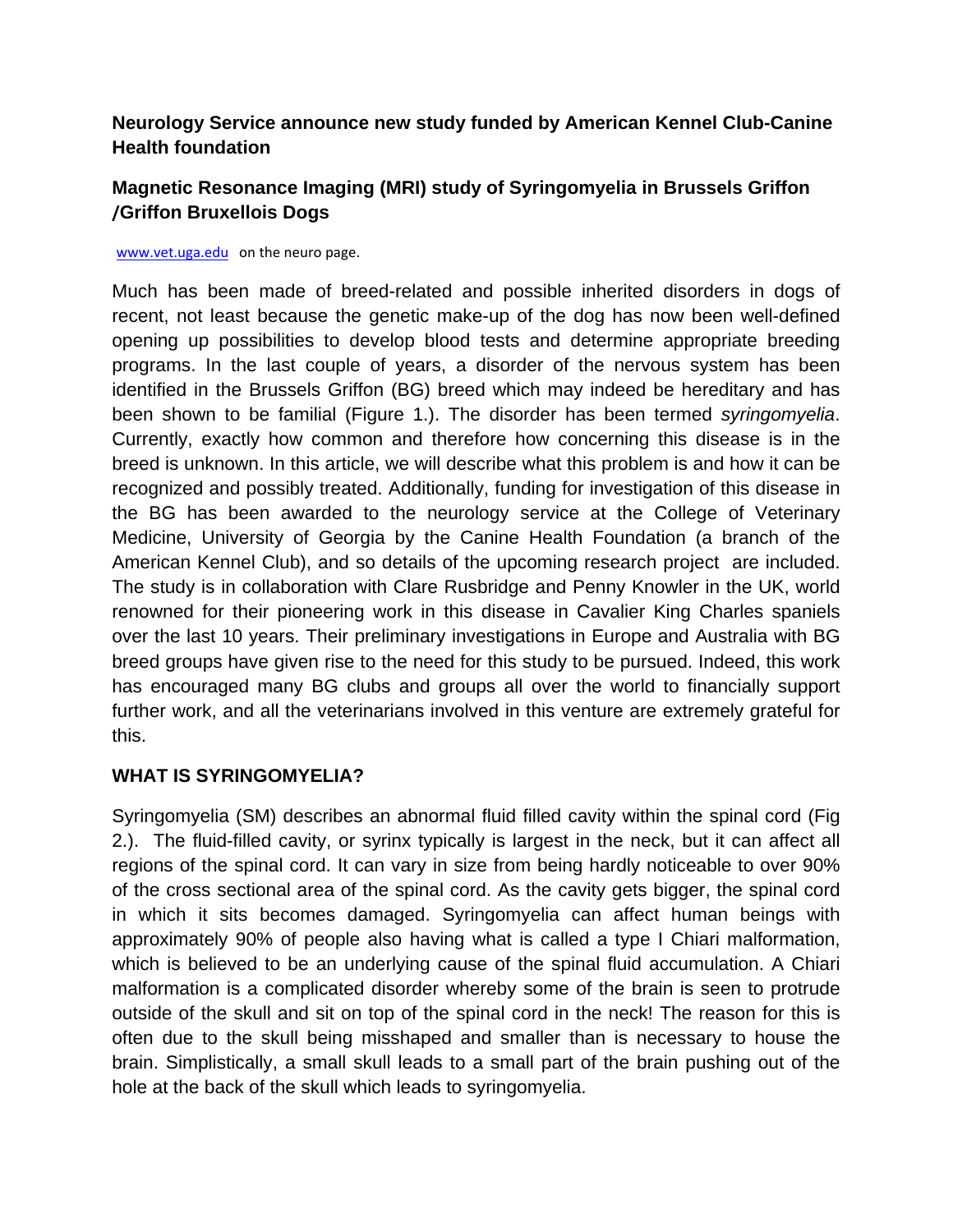Quite how all the skull and brain defects lead to fluid build-up in the spinal cord is uncertain but it can be thought of as follows. The normal brain continuously produces fluid (cerebrospinal fluid or CSF) to nourish and protect its structures. The fluid normally flows out of the back of the skull and around the spinal cord. The brain can be viewed as a tap which can't be turned off and is attached to a hose pipe. There is a continuous flow of water out of the hose pipe. When there is an abnormality of the skull such as a Chiari malformation, it is as if a thumb is placed over the end or top of the hose pipe. The same amount of water passes through but now with a lot more pressure. This pressure can cause fluid to build up in the spinal cord ultimately resulting in syringomyelia. The only way in this case to stop further build up of the fluid is to either turn the tap off, which can't be completely done or remove the thumb, which when talking about the skull means surgery!

Breeds currently identified with SM include the Yorkshire Terrier, Maltese Terrier, Chihuahua, Miniature Dachshund, Miniature and Toy Poodle, Bichon Frisé, Pug, Shih Tzu, Pomeranian, Staffordshire Bull Terrier, Boston Terrier, Pekingese, Miniature Pinscher, King Charles or English Toy Spaniel and French Bulldogs. Recently the condition has also been detected in the BG. The breed that has been most extensively studied is the Cavalier King Charles Spaniel (CKCS) in which SM is observed in association with a Chiari malformation similar to that seen in humans. Chiari-like malformations, similar to those in people, have been described in dogs of many breeds, but the condition is over-represented in CKCS in which there is a suspected familial/genetic basis.

#### **WHAT SIGNS ARE SEEN IN DOGS WITH SM?**

The most common signs associated with SM in people are pain, weakness, muscle wasting and spinal curvatures. The pain typically is more marked on one side of the neck, shoulder and arm; it has been described as having a burning, aching quality. There can also be pain at the base of the skull or back of the neck – in some cases this pain is made worse by coughing, sneezing, stooping or other positions. There is considerable variation of clinical signs that relate to the Chiari-like malformation and SM in the dog. The most common clinical sign is neck pain or intermittent, non-specific discomfort. Affected dogs may suddenly scream and/or lie with the head on the ground between the paws after jumping up or during excitement. It is also common to sleep with the head in unusual positions, for example elevated. Discomfort often appears worse in the evening and early morning or when excited and can be associated with defecation or may vary with weather conditions. A classic clinical sign is scratching at the neck and shoulders which may represent a reaction to possible burning sensations in the skin; typically this occurs on one side only, while the dog is walking and often without making skin contact. Such behaviour is often referred to as an "air guitar" or

"phantom" scratching. Additional signs include varying degrees of weakness and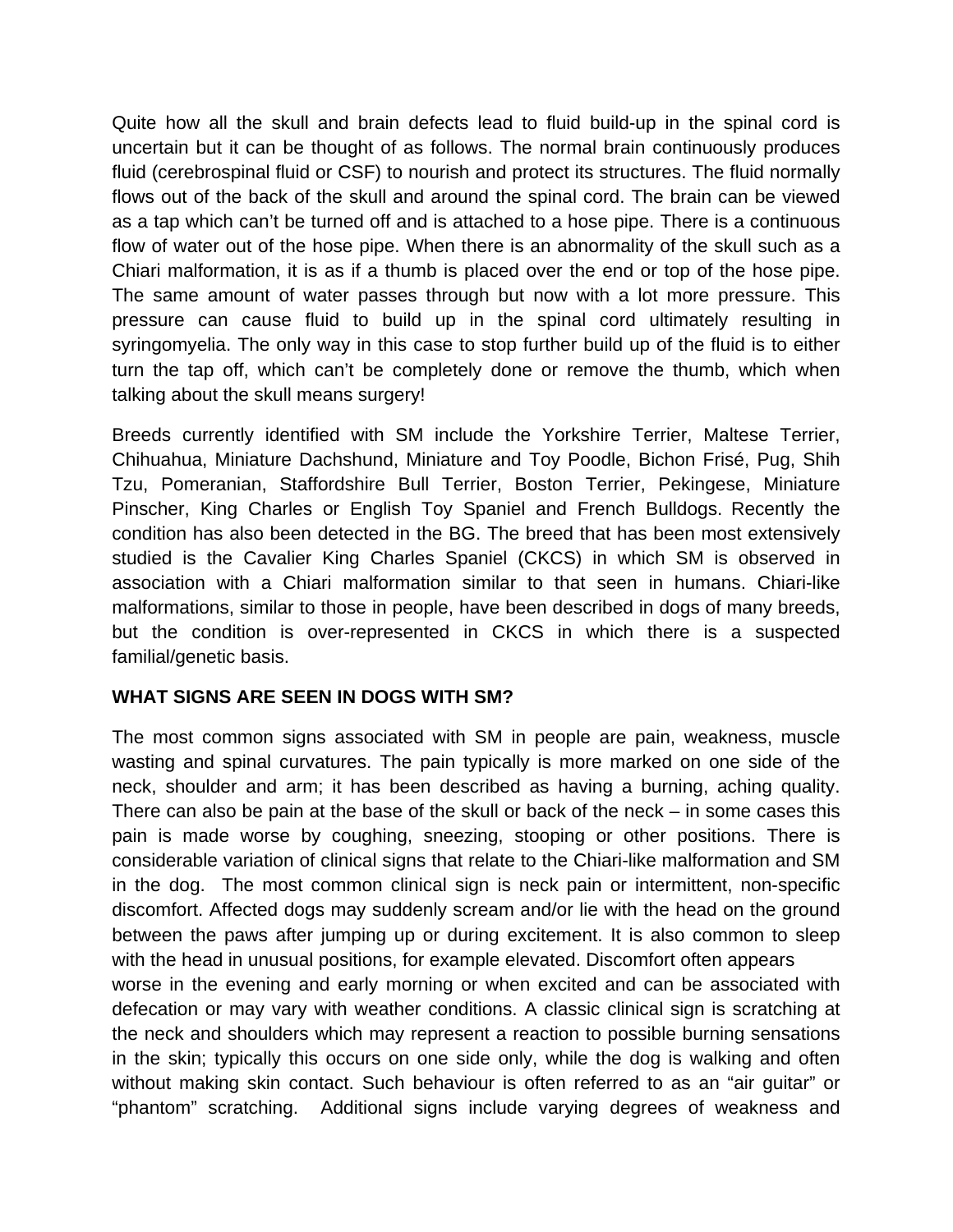incoordination (failure to track when trotting), head shaking and ear twitching, muscle wasting and abnormal curvature of the neck.

## **HOW CAN SM BE DIAGNOSED?**

The abnormality of the skull cannot be accurately felt through the skin. X-rays of the skull may suggest CM but cannot confirm this or SM. The diagnosis of SM and CM requires advanced imaging of the brain and neck, made possible with magnetic resonance imaging (MRI) (Fig 2.). Abnormalities of the skull, brain and spinal cord can all be clearly seen with this test, although a one hour general anesthesia is necessary. The size of the spinal cord cavity can be accurately measured and has been shown to be related to how severe the pain is in individual dogs.

## **WHY STUDY THIS DISEASE IN THE BG?**

Preliminary evaluations of the BG suggest that there are a few dogs with CM and / or SM. In affected dogs, a definitive cause for the SM has not been identified and an association with CM has not been established. Based on these preliminary evaluations of BG dogs we expect to identify some of this breed affected with SM using MRI and deduce how common it may be in the BG. We anticipate that these affected dogs will manifest similar clinical signs as has been reported in dogs with CM / SM. Many of the BG dogs with SM will appear clinically normal to their owners. Additionally, we anticipate that some of the dogs with SM may demonstrate clinical signs different from those which has been previously documented in dogs with CM / SM. Characterizing the clinical signs associated with SM in the BG should allow owners and veterinary health care professionals the ability to not only identify other affected individuals but it also should allow for earlier therapeutic intervention preventing morbidity and mortality in affected dogs. Defining the morphological abnormalities in SM in the BG may provide insights into the underlying cause for SM and it should lead to appropriate therapeutic options for affected dogs. Finally, this study should enable BG breeders the opportunity to preemptively alter the perpetuation of a disease process in the breed. If corrective measures are taken early enough, wide spread perpetuation of SM within the breed can be avoided. DNA will be collected for studying the genetics in association with the University of Montreal, Clare Rusbridge, Penny Knowler and the Animal Health Trust, UK.

## **HOW CAN I FIND OUT IF MY DOG WOULD QUALIFY FOR THE STUDY?**

The study will target AKC registered Brussels Griffon dogs *with or without* clinical signs from as many US states as geographically possible. Full 5 generation pedigree information must be provided but the AKC has agreed to help with this pursuit. Dogs will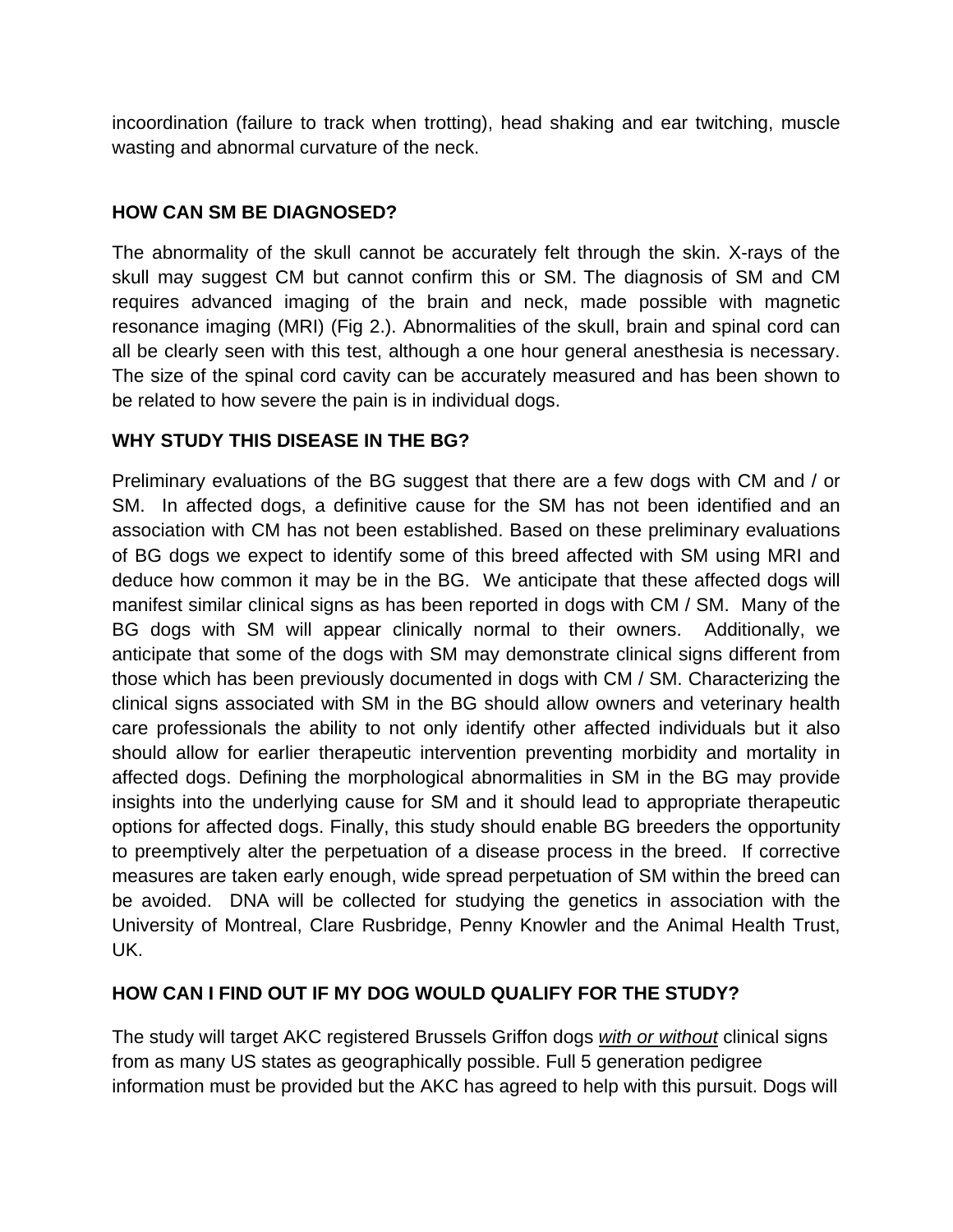be selected from as diverse breeding lines as possible. Priority will be given to dogs over 5 years of age which are related, with some showing signs and some normal; but dogs > 18mths may be accepted if related to older dogs within the study. Litters of normal dogs are also valuable, especially if they are known to be related to dogs showing signs. Dogs should not be receiving treatment for any other diseases and should be medically suitable for general anesthesia; therefore, dogs over 10 years may not be suitable. However dogs as old as 12 years have undergone MRI. Questions regarding enrolment or requests for enrolment can be addressed through abgstudy@uga.edu

## **WHAT WILL HAPPEN TO MY DOG DURING THE STUDY?**

Study patients will be evaluated through the Veterinary Teaching Hospital (VTH) of the University of Georgia or other participating centers in the USA which are currently being confirmed. Each study patient will be under the care and supervision of a board certified veterinary neurologist. Other centers in Australia and Europe can potentially be involved in this study but funding would need to be determined locally. The evaluation of each dog will consist of several steps:

## **Step 1: Clinical Evaluation**

A thorough history will be collected at the time of admission to the VTH. A clinical scoring sheet will be filled out to assess the clinical signs, including frequency of scratching, frequency of vocalization and limb paresis. Neurological examinations will be performed by a board certified veterinary neurologist. Examination results will be recorded in the medical records of each study patient. Blood tests and urine samples will be collected for general health assessment pre-anesthetic. Blood samples will also be stored along with AKC pedigree information for future research in to the potential inherited nature of this disorder.

## **Step 2: Magnetic Resonance Imaging (MRI)**

The MRI unit will be operated by a certified MRI technologist. Image planning will be done under the guidance of a board certified veterinary neurologist and will be exactly the same for each center involved. The imaging procedure will take approximately 45 minutes for each dog. Each dog's images will be stored as electronic files on a secure server. All MR imaging will be performed under general anesthesia by a board certified veterinary anesthesiologist who is aware of the breeds' sensitivity to anesthesia. A general anesthesia is necessary for the MR to enable an expedient, comfortable and safe study which would not occur under a heavy sedation. The premedication used will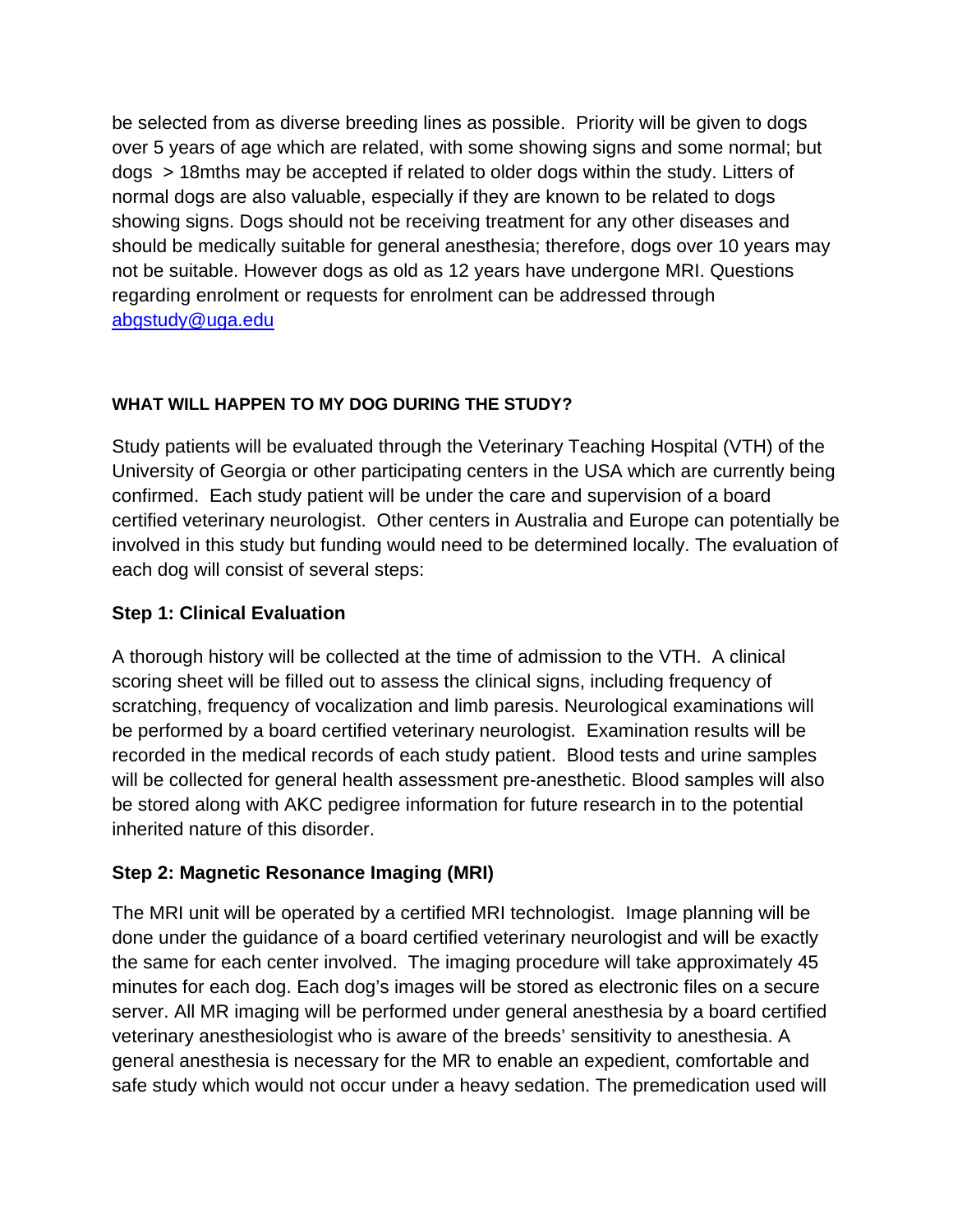consist of a midazolam, glycopyrrolate, hydromorphone combination administered intravenously; induction of anesthesia will be achieved with propofol and anesthetic maintenance will be accomplished using inhalational isofluorane and constant oxygenation. The MR facility at the University of Georgia is complete with state of the art MRI compatible anesthesia equipment which enables constant physiological monitoring during the procedures.

Lumbar spinal cerebrospinal fluid will be collected from all study patients immediately after the MR imaging, under general anesthesia using routine techniques. This will be important to evaluate the possible role of inflammation in this disease which may prove to be valuable in the determination of future treatments. However, concern about this test should not discourage participation and can be discussed on an individual basis. This procedure will take no more than 10 minutes to perform. Cerebrospinal fluid will be assessed by a board certified veterinary clinical pathologist. At the conclusion of the evaluation of each study patient, dogs will be recovered from anesthesia, appropriately cared for under the supervision of board-certified anesthesiologist and will be able to go home the same day.

## **Step 3: MRI Grading**

Once the study is complete, all the MRIs will be evaluated and statistics will be used to investigate how common SM and CM are, and whether they are associated with any clinical signs. The study is completely confidential. The initial results of an individual dog's tests can be discussed with the owners on the day of the scan. Further evaluation of the results for the purpose of the study may take several weeks. Since CM/SM has been shown to have a hereditary basis in the Cavalier King Charles Spaniels, the MRI report will also provide a grading in line with the CKCS recommended breeding guidelines (Table 1).

#### **Further Questions and Donations**

Further questions about the study, dog enrolment and the techniques used can be forwarded to the researchers at the University of Georgia, College of Veterinary Medicine, through the links provided on the website or at the following email address abgstudy@uga.edu . All communications will be dealt with in the strictest confidence.

The ABGA, AKC-CHF and the researchers involved in this grant (#1004) would like to encourage study participants and interested parties to make a donation of \$100 toward the study, as continued funding for this project is necessary and ongoing. Donations can be arranged through Meg Prior (meg@megpriorconsulting.com) or the AKC-CHF through Erica Werne (EAW@akcchf.org).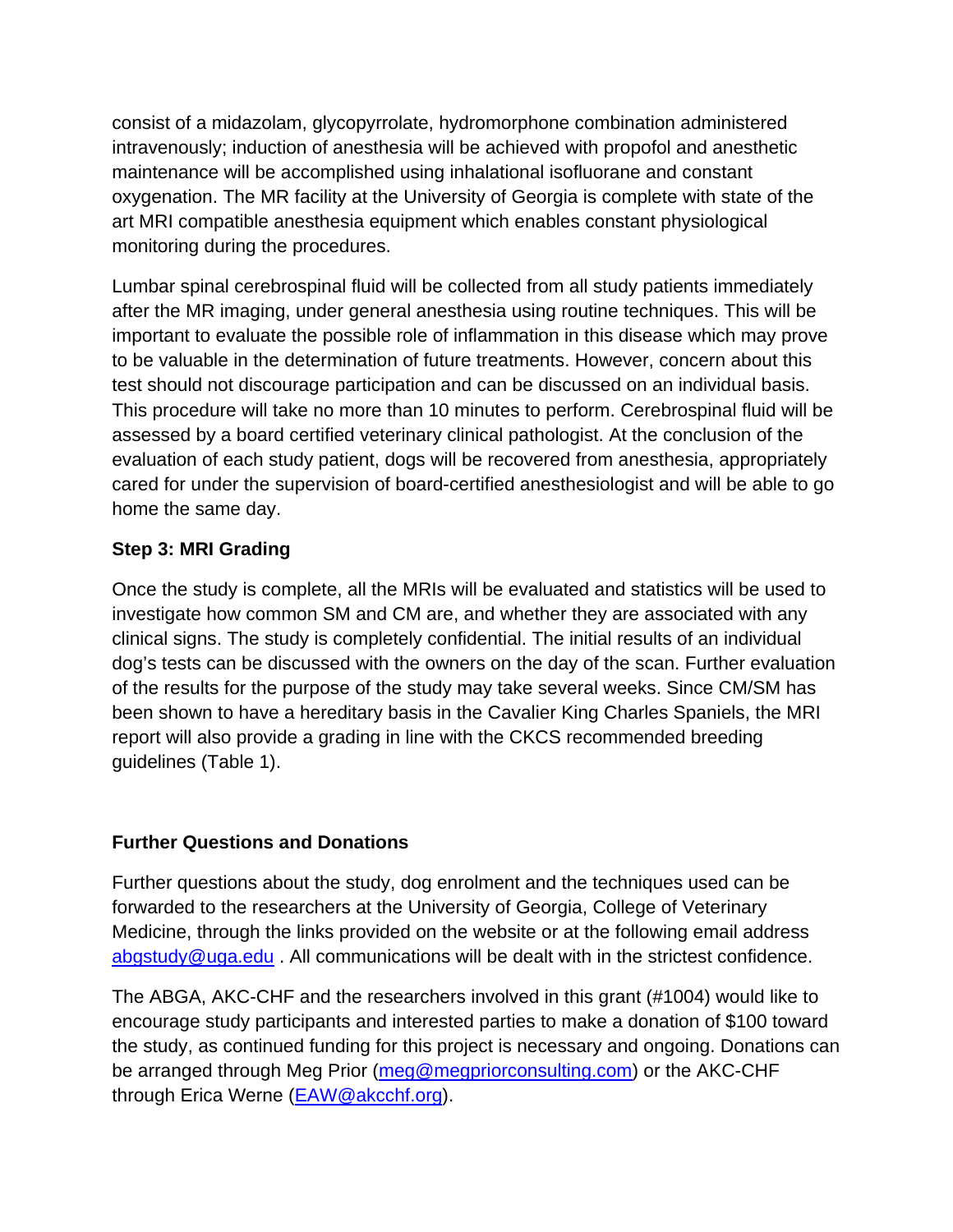#### **Links**

American Kennel Club Canine Health Foundation http://www.akcchf.org/

American Kennel Club http://www.brussels-griffon.info/

American Brussels Griffon Association http://www.brussels-griffon.info/

University of Georgia Bioimaging (MRI) Research Center (BIRC) http://www.uga.edu/psychology/BIRC/index.html



# **Figure 1. A Brussels Griffon with Syringomyelia or without Syringomyelia?**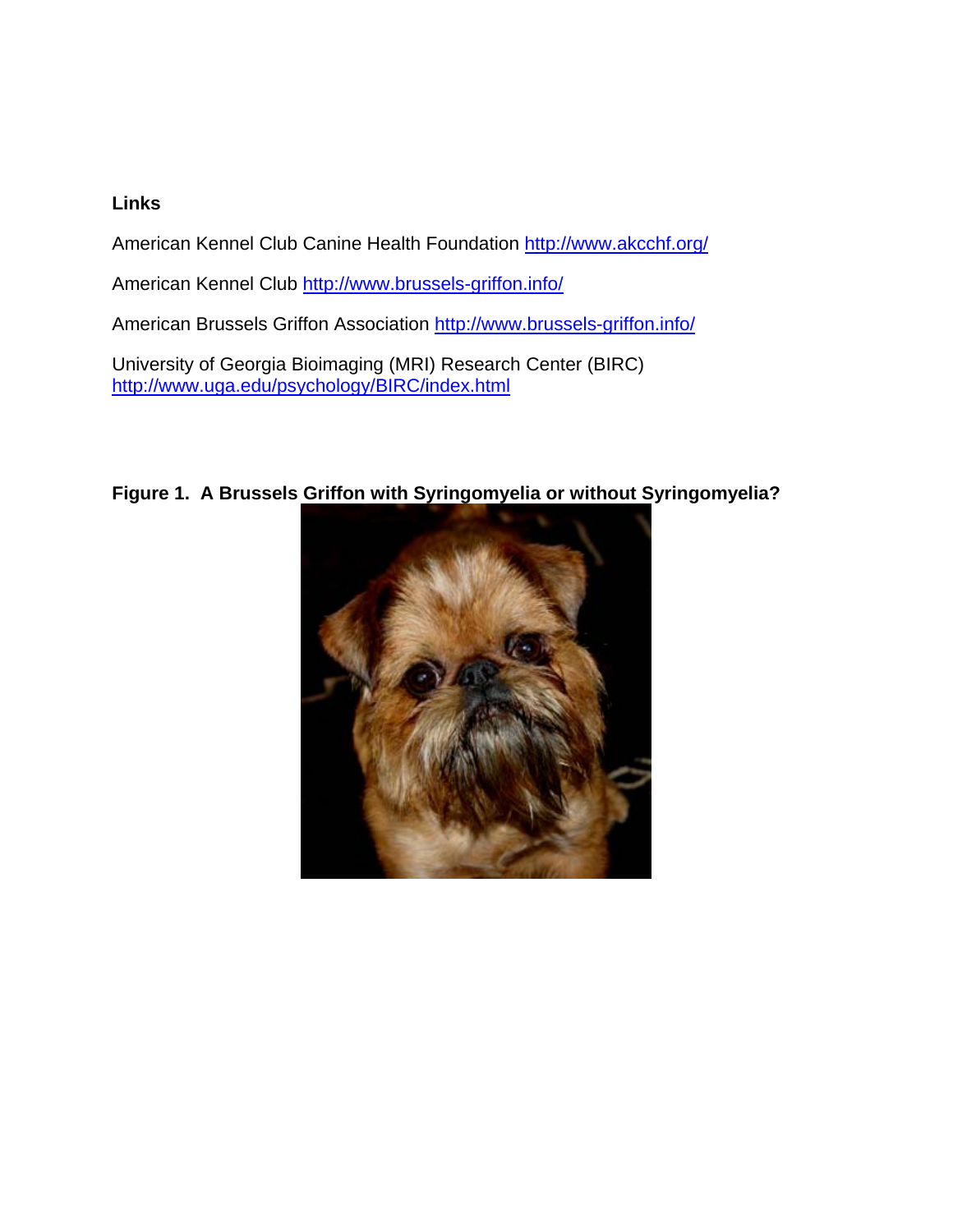

**Figure 2a. A normal canine MRI of the head and neck** 

**Figure 2b. An MRI of the head and neck of a Brussels Griffon with Chiari-like abnormality and syringomyelia**